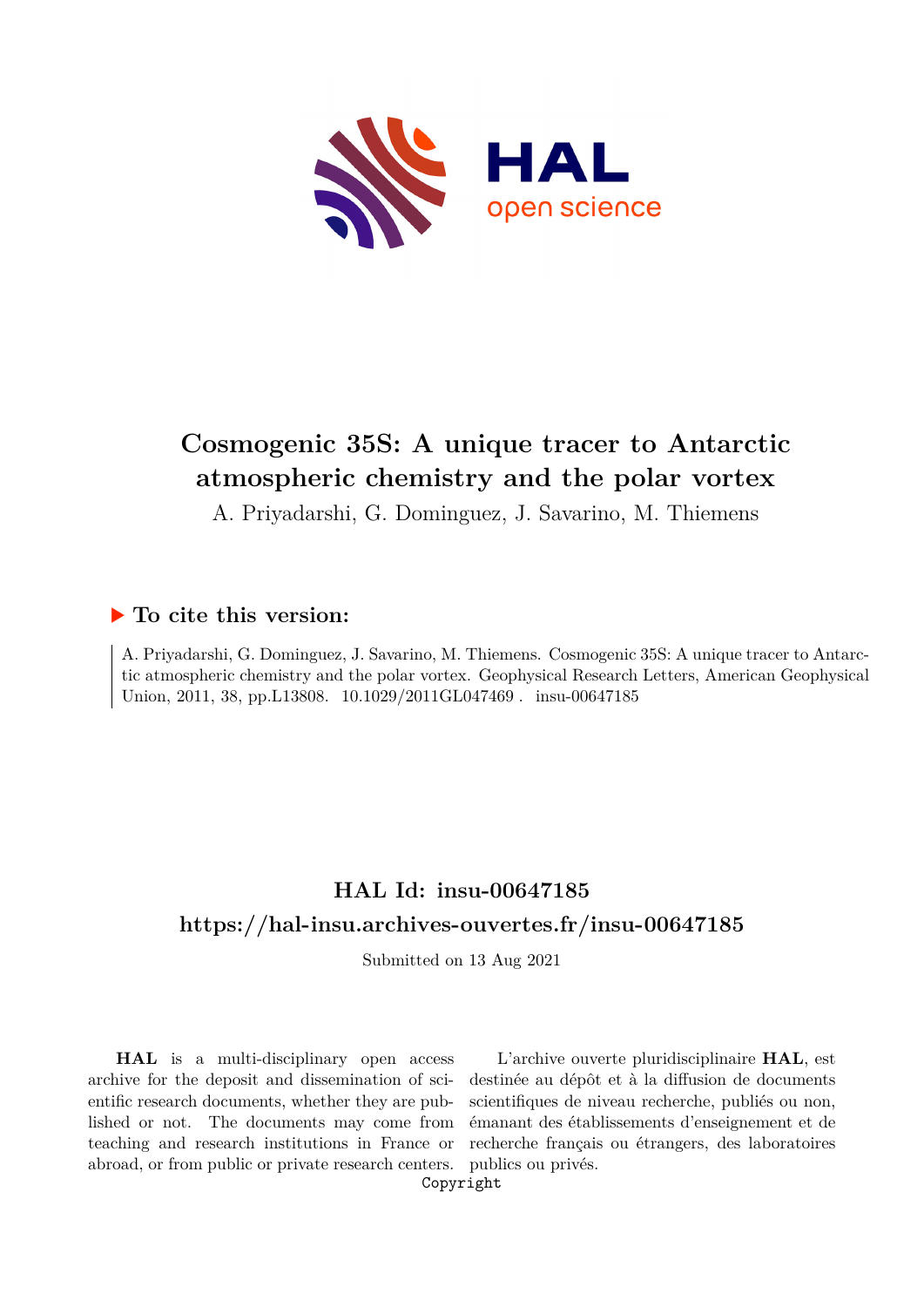# Cosmogenic 35S: A unique tracer to Antarctic atmospheric chemistry and the polar vortex

Antra Priyadarshi,<sup>1</sup> Gerardo Dominguez,<sup>1</sup> Joel Savarino,<sup>2</sup> and Mark Thiemens<sup>1</sup>

Received 15 March 2011; revised 13 April 2011; accepted 21 April 2011; published 7 July 2011.

[1] The cosmogenic radionuclide 35S (half life ∼87 d) exists in both  ${}^{35}SO_2$  gas and  ${}^{35}SO_4^{2-}$  aerosol phase in the atmosphere. Cosmogenic <sup>35</sup>S fulfils a unique niche in that it has an ideal half‐life for use as a tracer of atmospheric processes, possesses a gas phase precursor and undergoes gas to particle conversion, providing a chronometer that complements other measurements of radiogenic isotopes of different half lives and chemical properties. Based on radiogenic <sup>35</sup>S measurements and concomitant model calculations, we demonstrate that  $35S$  is a unique tracer to understand stratospherictropospheric air mass transport dynamics and the atmospheric oxidation capacity on a short time scale. Reported are the first measurements of <sup>35</sup>S contained in  $SO_4^{2-}$  aerosols (bulk and size aggregated) at Antarctica.  ${}^{35}SO_4^{2-}$  concentrations at Dome C and Dumont D'Urville exhibit summer maxima and winter minima with a secondary winter peak. Higher oxidative capacity of the atmosphere and long range transport of mid latitude air increases  ${}^{35}SO_4^{2-}$  activity in summer whereas a lack of air mass mixing coupled with low oxidant concentration in winter significantly decreases  ${}^{35}_{8}SO_4^{2-}$  activity. A 3% contribution from stratospheric  $35\text{SO}_4^{2-}$  into the free troposphere during stratosphere‐troposphere air mass mixing accounts for the secondary winter  ${}^{35}SO_4^{2-}$  peak. In the future, this work will be extended to  $35S$  activity measurements of both gas and aerosol phases to further understand gas to particle conversion, vortex dynamics and trace polar stratospheric cloud sedimentation frequency. Citation: Priyadarshi, A., G. Dominguez, J. Savarino, and M. Thiemens (2011), Cosmogenic <sup>35</sup>S: A unique tracer to Antarctic atmospheric chemistry and the polar vortex, Geophys. Res. Lett., 38, L13808, doi:10.1029/2011GL047469.

### 1. Introduction

[2] Antarctic ice core measurements provide one of the best records of extended global environmental change. Variation of past aerosol concentrations have been utilized to understand the interplay between atmospheric composition and climate [Alexander et al., 2002; Legrand and Mayewski, 1997]. An important requirement for interpretation of measurements is the need for a precise understanding of boundary layer chemistry and air mass transport into and within the Antarctic atmosphere.

[3] Antarctica's unique air circulation pattern significantly impacts its boundary layer chemistry. During winter,

an extreme surface temperature inversion leads to the formation of katabatic wind in which cold air from the Antarctic plateau persistently drains down into the steep slopes in the costal region [Parish and Bromwich, 2007]. The mass lost in the katabatic outflow is replenished by subsidence over Antarctica [Roscoe, 2004] which in turn is fed in the middle or upper troposphere by convergence of air into the cyclonic vortex [James, 1989]. The Antarctic atmosphere does not have a conventional tropopause during winter hence there is no barrier to stratospheric‐tropospheric (S‐T) exchange [Roscoe, 2004; Stohl and Sodemann, 2010]. In addition, the Antarctic atmospheric oxidative capacity is remarkably low in winter due to the lack of sun light [Mauldin et al., 2004; *Jefferson et al.*, 1998]. The oxidation lifetimes of  $SO<sub>2</sub>$  and DMS have been indirectly estimated using concentration measurements of non sea salt  $SO_4^{2-}$  and DMS [*Preunkert* et al., 2008; Legrand et al., 2001]. An extensive sampling of trace gases and aerosols is extraordinarily difficult particularly at inland sites. Multiple sources of SO<sub>2</sub> and SO<sub>4</sub><sup>2</sup> complicate the estimation of  $SO<sub>2</sub>$  oxidation life time. Here, we demonstrate that the cosmogenically produced radionuclide  $35S$  is a unique tracer to understand  $SO<sub>2</sub>$  oxidation chemistry, gas to particle phase conversion as well as S‐T air mass transport dynamics in the Antarctic atmosphere.

[4] Sulfur-35 (half life  $t_{1/2}$  = 87 days) is a naturally occurring radionuclide generated by the cosmic ray spallation of argon [Lal and Peters, 1967]. Once produced, <sup>35</sup>S rapidly oxidizes to  $35SO_2$  (∼1 sec) which can be removed from the atmosphere by wet and dry deposition.  ${}^{35}SO_2$  may undergo gas and aqueous phase oxidation to produce  $35\text{SO}_4^{2-}$  aerosols which are removed from the atmosphere. Due to the higher production rate of  $35S$  in the stratosphere [Lal and Peters, 1967] and longer residence time (∼1 year) of both its gas and aerosol species, most  ${}^{35}SO_2$  and  ${}^{35}SO_4^{2-}$  produced in the stratosphere does not readily reach the troposphere before decaying to  $35$ Cl except during S-T air mass exchange. Its short half life and bimolecular existence make it a sensitive tracer for understanding boundary layer chemistry and further defining the influx of stratospheric air into the troposphere on short time scales [Tanaka and Turekian, 1991; Brothers et al., 2010].

[5] In the past, many observations have been made to understand atmospheric transport into and within the Antarctic atmosphere using the cosmogenic radionuclides <sup>7</sup>Be and <sup>10</sup>Be as tracers [*Feely et al.*, 1989; Savoie et al., 1992; Zanis et al., 2003]. Though important, these tracers are somewhat restricted (or less sensitive) as they readily attach to aerosol surfaces subsequent to their formation thus making their tropospheric lifetime primarily controlled by the wet scavenging of the carrier aerosol [Feely et al., 1989]. Thus they behave as solids rather than gases and may not be used to trace atmospheric gas phase chemistry directly. Here, we

<sup>&</sup>lt;sup>1</sup>Department of Chemistry and Biochemistry, University of California, San Diego, La Jolla, California, USA. <sup>2</sup>

 $2$ Laboratoire de Glaciologie et Géophysique de l'Environnement, CNRS, Université Joseph Fourier‐Grenoble, Saint‐Martin‐d'Hères, France.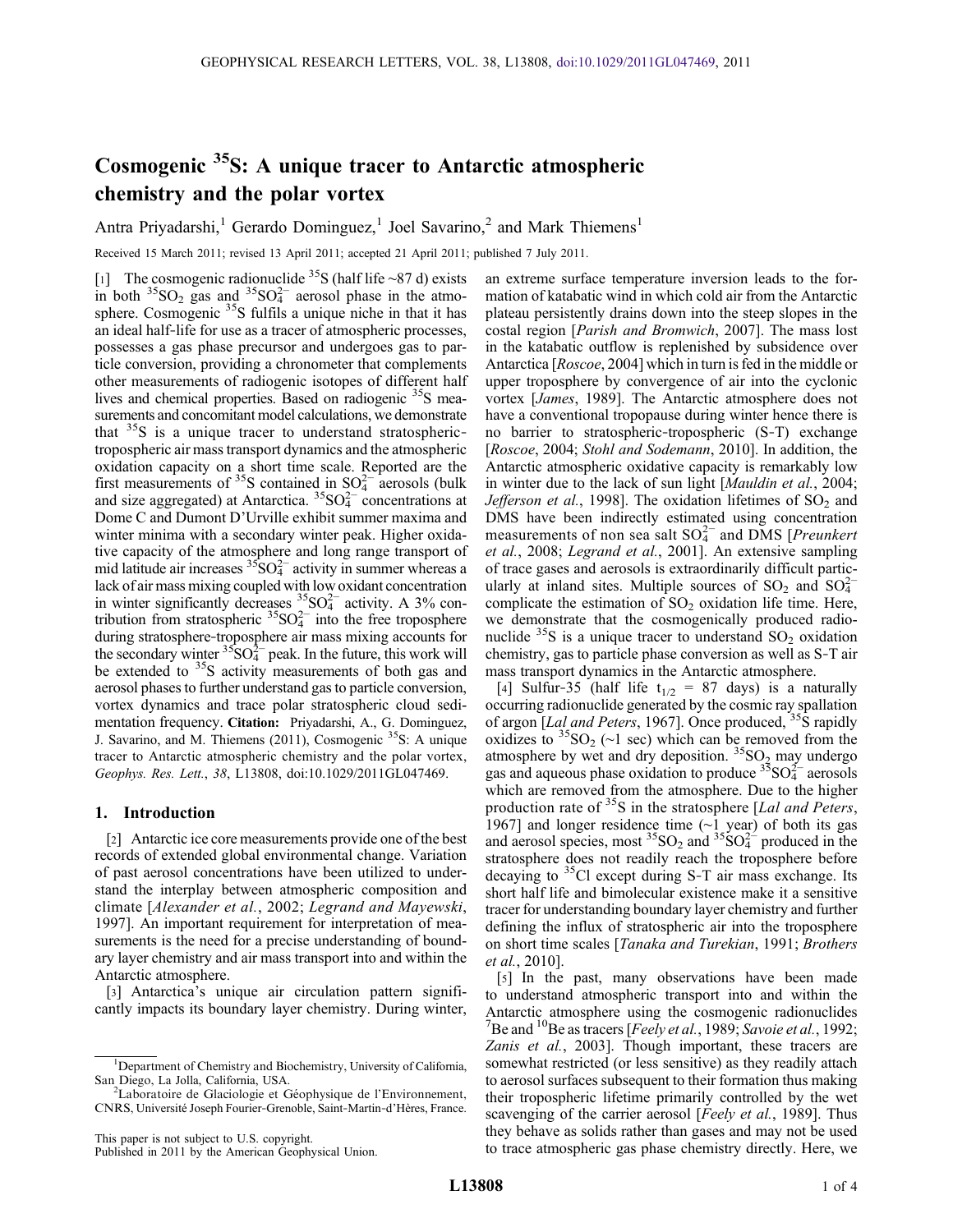

Figure 1. The variation in  $35S$  activity contained in bulk sulfate aerosol measured at Dome C and in coarse  $(C, \geq 1 \mu m)$ and fine (F, <1  $\mu$ m) sulfate aerosol fraction at DDU. <sup>35</sup>SO<sub>4</sub><sup>-2</sup> concentrations exhibit summer maxima and winter minima at both sites. A secondary peak in  ${}^{35}SO_4^{2-}$  during late winter is also observed at both sites.

report the first measurements of  $35S$  activities in sulfate aerosols simultaneously collected at two different stations in Antarctica.

#### 2. Experimental Details

[6] Bulk and size aggregated aerosol samples were collected using a Hi-Volume aerosol sampler [Frey et al., 2009] with a time step of ∼ 7 days at a typical flow rate of  $\sim$ 1 m<sup>3</sup> min<sup>-1</sup>, at Dome C (74.3S, 123E, 3280 m) and Dumont D'Urville (DDU, 66.4S, 140.1 E, 43 m) respectively. A subset of filters (one per month) collected during 2009 was used for this study. Dome C and DDU have very different climatological conditions due to their inland and coastal locations respectively [Parish and Bromwich, 2007; Konig-Langlo et al., 1998]. The samples were measured using a Wallac Quantalus 1220 Ultra Low Level Liquid Scintillation counter at UCSD following the methods developed by Brothers et al. [2010]. The measured activity was corrected for the background activity and the time elapsed between the sample collection and its measurement. The time correction made is to correct for the decay of the nuclide  $35S$ .

### 3. Results and Discussion

 $\begin{bmatrix} 7 \end{bmatrix}$  <sup>35</sup>S measurements in sulfate aerosols show a significant seasonal variation, with maximum activity in spring‐summer  $(300-1600 \text{ atoms m}^{-3})$  and minimum  $(50-200 \text{ atoms m}^{-3})$  in winter at both sites (Figure 1 and Table S1 in Text S1 of the auxiliary material).<sup>1</sup> At DDU, fine aerosol (<1  $\mu$ m) possesses a higher activity than coarse ( $>1$   $\mu$ m). This is probably due to its production in the upper atmosphere by gas  $(^{35}SO_2)$  to particle conversion whereas the activity found in coarse particles likely to originate from the uptake of a limited amount of  ${}^{35}SO_2$  onto sea salt aerosol particles or from the coagulation of the fine  ${}^{35}SO_4^{2-}$  aerosols. A secondary peak in  ${}^{35}SO_4^{2-}$ is observed in late winter at both sites (Figure 1). The annual

average  ${}^{35}SO_4^{2-}$  activity at Dome C is higher as compared to DDU probably because of the relatively higher production rate of <sup>35</sup>S at that altitude and less diluted boundary layer.

#### 3.1. Box Model

 $[8]$  A 4-box model (Figure 2) was developed to calculate 3<sup>5</sup>S activities in SO<sub>2</sub> and SO<sub>4</sub><sup>-</sup> at Dome C.<sup>35</sup>S concentrations, at a given time, are the result of quasi equilibrium between <sup>35</sup>S production rate and its subsequent oxidation to <sup>35</sup>SO<sub>4</sub><sup>2</sup> via  ${}^{35}SO_2$  formation, air mass mixing dynamic, radioactive decay and scavenging processes which depend on local meteorological conditions. The equations governing the rate of change of  ${}^{35}SO_2$  and  ${}^{35}SO_4^{2-}$  concentrations are described in the auxiliary material. As described below, Model A was used to calculate the steady state concentration of  ${}^{35}S$  in  $SO_2$ and aerosol in the Antarctic atmosphere whereas Model B and Model C were used to calculate the seasonal variation in  ${}^{35}SO_2$  and  ${}^{35}SO_4^{2-}$  concentration.

## 3.1.1. Model A: Steady State Concentration of  $35SO_4^{2-}$

[9] Model A was run for 400 days with input parameters shown in Table S2 (SI) and  $35S$  production rate as calculated by Lal and Peters [1967] to get the steady state concentration of <sup>35</sup>S in both the gas and aerosol phases. The steady state concentrations of  $\frac{35}{15}SO_2$  and  $\frac{35}{15}SO_4^2$  in the boundary layer (Box 1), as calculated by Model A, are: 189 and 728 atoms  $\text{m}^{-3}$  respectively (Figure S1 and Table S3). The <sup>35</sup>SO $_{4}^{2-}$  concentrations are a factor of 18 lower than stratospheric  $\frac{35}{5}SO_4^{2-}$ concentration. At present, no measurements of <sup>35</sup>S have been reported in the Antarctic atmosphere, although Brothers et al. [2010] reported the first simultaneous measurements of  ${}^{35}SO_2$  at coastal and inland sites in California and showed that  ${}^{35}SO_2$  concentrations vary from 9–184 atoms m<sup>-3</sup> (coast)



Figure 2. Description of 4-Box model showing sources and sinks of cosmogenic  $35S$  at Dome C. The atmosphere is divided into 4 different layers: Boundary layer (Box 1), Buffer Layer (Box 2), Free Troposphere (Box 3) and Lower Stratosphere (Box 4). See text for details.

<sup>&</sup>lt;sup>1</sup>Auxiliary materials are available in the HTML. doi:10.1029/ 2011GL047469.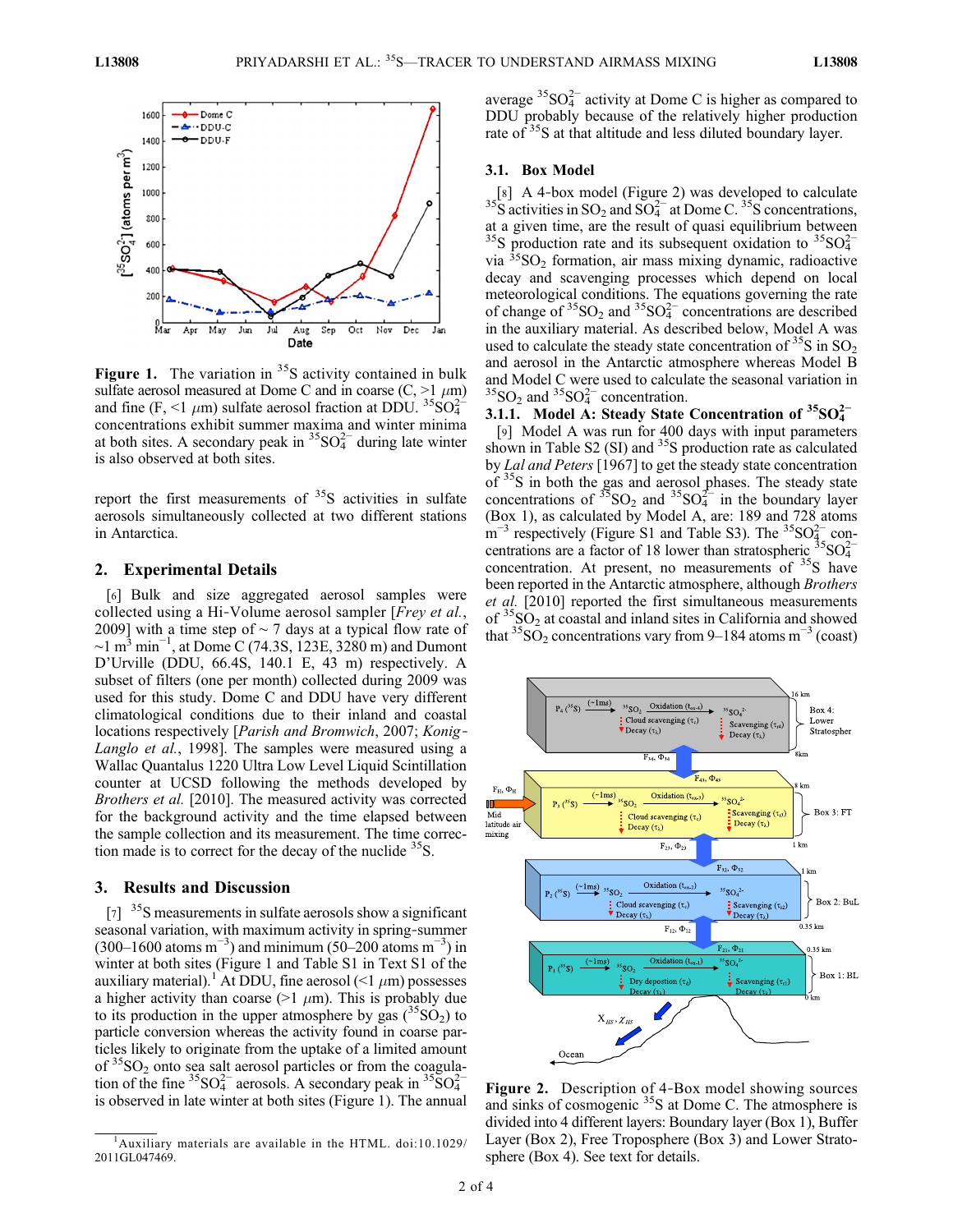

Figure 3. Model B calculates the seasonal variation in  $35\text{SO}_4^{2-}$  concentration at Dome C that agrees well with the observations (within 10%) except for samples collected in August, November and December (Table S5). Model C estimates a 3–10% contribution from stratospheric air mass mixing into free troposphere to explain the difference in activities for these days.

and 436–915 atoms  $m^{-3}$  (inland), whereas the corresponding variation in  ${}^{35}SO_4^{2-}$  concentration is from 100–200 and 315– 1494 atoms  $m^{-3}$  respectively. Thus the model predicts steady state concentrations that appear to be reasonable and consistent with previous natural sample measurements.

### 3.1.2. Model B: Seasonal Variation in  ${}^{35}SO_4^{2-}$ Concentration

[10] Antarctic atmospheric conditions are very different in winter as compared to summer. Winter is characterized by the presence of a strong surface temperature inversion, lower oxidant concentrations, strong gravity driven katabatic winds, PSC formation, and higher S‐T air mass exchange. These atmospheric conditions impact on the  $SO<sub>2</sub>$  oxidation lifetime and the vertical and horizontal exchange mixing lifetimes to a large extent, therefore, these parameters were varied accordingly in Model B (see the auxiliary material for details). The initial summertime (Dec 08) concentrations of  ${}^{35}SO_2$  and  ${}^{35}SO_4^{2-}$  were set to the steady state concentrations calculated by Model A (Table S3). Model B was then run for 400 days with the varying parameters as described in Table S4. The model calculated  $35\text{SO}_4^{2-}$  concentrations agree with observations (within 10%) except for the samples collected in August, November and December (Figure 3 and Table S5). It is evident from the model that the maximum concentration of  ${}^{35}SO_4^{2-}$  in summer is due to the higher oxidative capacity of the atmosphere and long range transport of mid latitude air into free troposphere. In contrast during the Antarctic winter, a lack of air mass mixing between the vortex and extra‐vortex air, aerosol scavenging coupled with the lower oxidation rate of  ${}^{35}$ SO<sub>2</sub> (less OH concentration), caused a significant decrease in  ${}^{35}SO_4^{2-}$  activity.

## 3.1.3. Model C: Stratospheric  $35SO<sub>4</sub><sup>2–</sup>$  Contribution

[11] As discussed,  ${}^{35}S_4O_4^{2-}$  concentrations are expected to be low in the Boundary Layer during winter. However, a noticeable increase in the  $35\text{SO}_4^{2-}$  concentration was observed during mid winter (August) (Figures 1 and 3). Previous studies have shown that a sudden increase in the concentration of cosmogenic radioactive particles at the surface can be attributed to recent injections from the free troposphere or stratosphere [Feely et al., 1989; Zanis et al., 2003]. Model C calculates the contribution of stratospheric  $35\text{SO}_4^{2-}$  into free troposphere that mainly depends on the volume fraction of stratospheric air mass mixing into free troposphere during a tropopausal folding event (see details in auxiliary material). It shows that a total contribution of 3% from stratospheric sulfate in the free troposphere would lead to the observed increase in  ${}^{35}SO_4^{2-}$  in the boundary layer in August (Table S5 and Figure 3). Similar contributions of 4 and 10% from stratospheric  $35\text{SO}_4^{2-}$  are estimated for samples collected in November and December. The settling out of particles  $(HNO<sub>3</sub>/H<sub>2</sub>SO<sub>4</sub>/Ice)$  associated with polar stratospheric clouds (PSC) may also contribute to elevated  ${}^{35}SO_4^{2-}$  concentrations at the surface during winter (August), as has been observed in the case of nitrate and tritium  $({}^{3}H)$  [Savarino] et al., 2007; McCabe et al., 2007; Frey et al., 2009; Wagenbach et al., 1998].

#### 4. Conclusions

[12] We report the first measurements of Antarctic cosmogenic  $35S$  activity in sulfate aerosols. We show that  $35S$  measurement in sulfate is a new method to quantify the stratospheric-tropospheric air mass mixing and the gasparticle conversion rates.  ${}^{35}SO_4^{2-}$  concentrations are maximum in spring-summer due to higher oxidation rates of  ${}^{35}SO_2$  in the boundary layer and long range transport of mid latitude air into the Antarctic troposphere as well as S‐T mixing. A lack of air mass mixing between vortex and extravortex air coupled with the lower oxidation rate of  ${}^{35}SO_2$ , causes a significant decrease in  ${}^{35}SO_4^{2-}$  activity in winter. A secondary  ${}^{35}SO_4^{2-}$  peak in winter was observed at both stations and was attributed to a 3% of stratospheric air mass mixing into the free troposphere at Dome C. In the future work, <sup>35</sup>S measurements coupled with multi oxygen isotopic measurements of sulfate would provide more detailed understanding of air mass transport and the boundary layer  ${}^{35}SO_2$ oxidation chemical processes. An extensive sampling of both  ${}^{35}SO_2$  and  ${}^{35}SO_4^{2-}$  measurements could be used to resolve the effect that PSC sedimentation may have on  ${}^{35}SO_4^{2-}$  concentration in Antarctica.

[13] Acknowledgments. We thank Martin Miller for his input on the manuscript and discussion and two anonymous reviewers of the manuscript for their insightful comments that improved this manuscript. Ivan Gaylor is gratefully acknowledged for provision of funds for the Quantalus.

[14] The Editor thanks A. J. Timothy Jull and an anonymous reviewer for their assistance in evaluating this paper.

#### References

- Alexander, B., J. Savarino, N. I. Barkov, R. J. Delmas, and M. H. Thiemens (2002), Climate driven changes in the oxidation pathways of atmospheric sulphur, Geophys. Res. Lett., 29(14), 1685, doi:10.1029/2002GL014879.
- Brothers, L. A., G. Dominguez, A. Abramian, A. Corbin, B. Bluen, and M. H. Thiemens (2010), Optimized low‐level liquid scintillation spectroscopy of 35S for atmospheric and biogeochemical chemistry applications, Proc. Natl. Acad. Sci. U. S. A., 107, 5311–5316, doi:10.1073/ pnas.0901168107.
- Feely, H. W., R. J. Larsen, and C. J. Sanderson (1989), Factors that cause seasonal variations in beryllium-7 concentrations in surface air, J. Environ. Radioact., 9, 223–249, doi:10.1016/0265-931X(89)90046-5.
- Frey, M. M., J. Savarino, S. Morin, J. Erbland, and J. M. F. Martins (2009), Photolysis imprint in the nitrate stable isotope signal in snow and atmosphere of East Antarctica and implications for reactive nitrogen cycling, Atmos. Chem. Phys., 9, 8681–8696, doi:10.5194/acp-9-8681-2009.